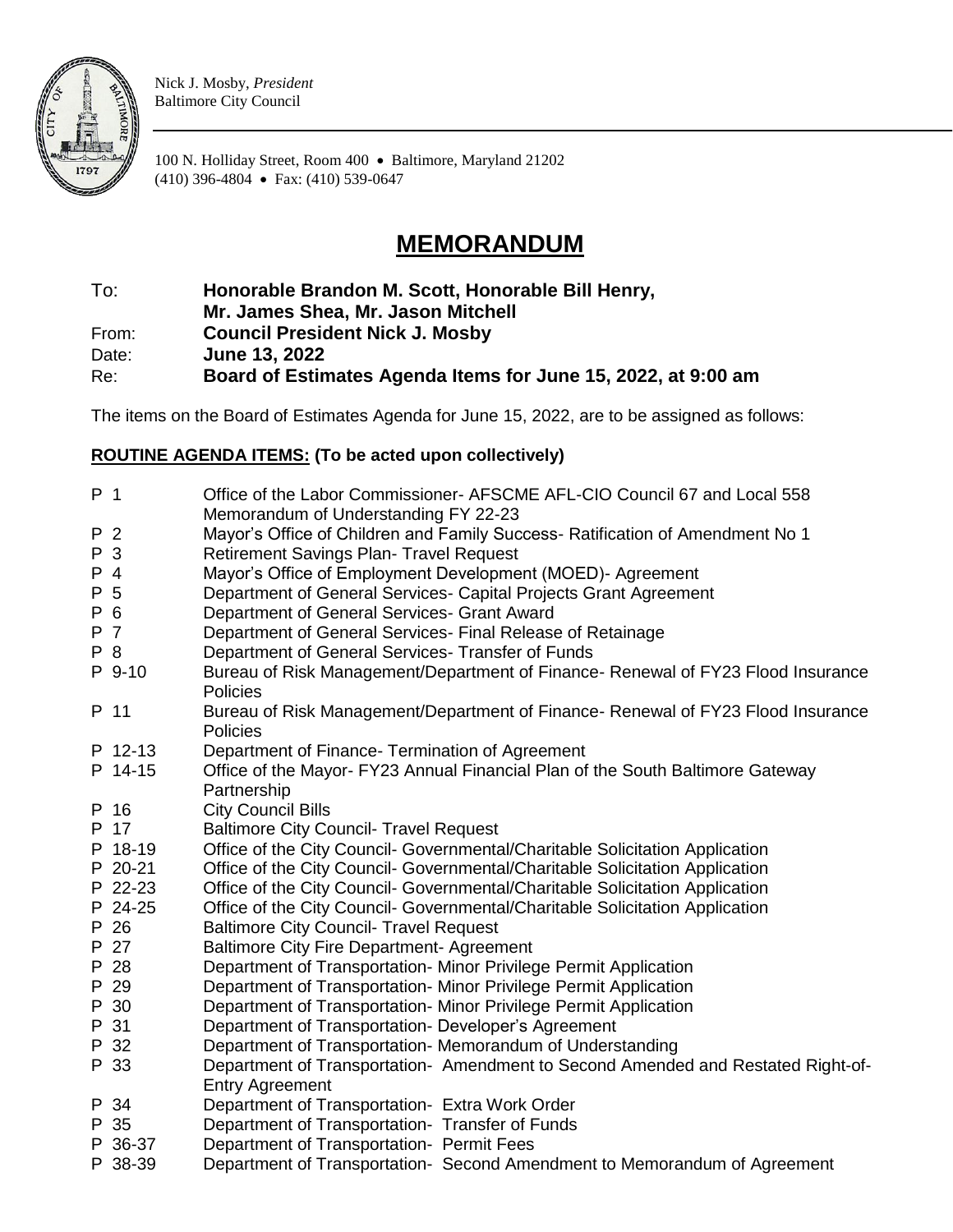| Housing and Community Development- Grant & Amendment 1- CCG- Threshold Inc<br>P 46<br>Housing and Community Development- Grant Award- Modification 1- MD Energy<br>P 51<br>Assistance Program<br>Housing and Community Development- Property Acquisition- Condemnation- Fee Simple-<br>P 52<br>1038 Brentwood Ave<br>Housing and Community Development- Property Acquisition- Condemnation- Fee Simple-<br>P 53<br>1038 Brentwood Ave<br>Housing and Community Development- Property Acquisition- Condemnation- Leasehold-<br>P 54<br>1510 N. Durham St<br>Housing and Community Development- Property Acquisition- Condemnation/Redemption-<br>P 55<br>Ground Rent- 1728 W. Lanvale St<br>Housing and Community Development- Property Acquisition- Condemnation/Redemption-<br>P 56<br>Ground Rent- 3208 Woodland Ave<br>Housing and Community Development- Property Acquisition- Donation- 516 N.<br>P 57<br>Franklintown Rd<br>P 58<br>Housing and Community Development- Property Acquisition- Donation- 2108 Boyd St<br>Housing and Community Development- Property Acquisition- Option- Ground Rent-722<br>P 59-60<br><b>Mura Street</b><br>Housing and Community Development- Property Acquisition- Option- Ground Rent-1712<br>P 61-62<br>W. Lanvale St<br>Housing and Community Development- Property Acquisition- Option- Ground Rent- 4814<br>P 63-64<br>Park Heights Ave<br>Housing and Community Development- Property Acquisition- LDA- 1218 E. Preston St &<br>P 65<br>1220 E. Preston St<br>Housing and Community Development- Property Acquisition- LDA- 3314 Edmondson Ave<br>P 66<br>Housing and Community Development- Property Acquisition-LDA-4502 and 4504<br>P 67<br><b>Wakefield Rd</b><br>Housing and Community Development- Transfer of Funds<br>P 68<br>Housing and Community Development- Transfer of Funds<br>P 69<br>Housing and Community Development- Transfer of Funds<br>P 70<br>Housing and Community Development- Transfer of Funds<br>P 71<br>P 72<br>Housing and Community Development- Transfer of Funds<br>P 73<br>Housing and Community Development-Travel Request- H. Waldron- ESRI User<br>Conference<br>Housing and Community Development- Property Acquisition- LDA- 3520 Park Heights<br>P 74<br>Ave- 79 Properties Park Heights Ave LLC<br>Mayor's Office of Homeless Services- Amendment No 1 to Agreement<br>P 75<br>Mayor's Office of Homeless Services- Agreement<br>P 76<br>P 77<br>Mayor's Office of Homeless Services- Amendment No 1 to Agreement<br>P 78<br>Mayor's Office of Homeless Services- Agreement<br>P 79<br>Mayor's Office of Homeless Services- Agreement<br>P 80<br>Mayor's Office of Homeless Services- Agreement<br>P 81<br>Mayor's Office of Homeless Services- Agreement<br>P 82<br>Mayor's Office of Homeless Services- Agreement<br>Mayor's Office of Homeless Services- Agreement<br>P 83<br>Mayor's Office of Homeless Services- Agreement<br>P 84<br>Real Estate- Assignment of Tax Sale Certificate- 2330 Hollins St<br>P 85<br>P 86-87<br>Real Estate- Assignment of Tax Sale Certificate- 1701 Homestead St | P 40<br>P 41<br>P 42<br>P 43<br>P 44<br>P 45 | Mayor's Office of Neighborhood Safety & Engagement- First Amendment to Agreement<br>Mayor's Office of Neighborhood Safety & Engagement- First Amendment to Agreement<br>Baltimore City Office of Information Technology- Transfer of Funds<br>Baltimore City Office of Information Technology- Memorandum of Understanding<br>Office of the State's Attorney for Baltimore City- Service Agreement<br>Housing and Community Development- Grant- CCG- Station North Tool Library- Fusion<br>Partnership Inc |
|----------------------------------------------------------------------------------------------------------------------------------------------------------------------------------------------------------------------------------------------------------------------------------------------------------------------------------------------------------------------------------------------------------------------------------------------------------------------------------------------------------------------------------------------------------------------------------------------------------------------------------------------------------------------------------------------------------------------------------------------------------------------------------------------------------------------------------------------------------------------------------------------------------------------------------------------------------------------------------------------------------------------------------------------------------------------------------------------------------------------------------------------------------------------------------------------------------------------------------------------------------------------------------------------------------------------------------------------------------------------------------------------------------------------------------------------------------------------------------------------------------------------------------------------------------------------------------------------------------------------------------------------------------------------------------------------------------------------------------------------------------------------------------------------------------------------------------------------------------------------------------------------------------------------------------------------------------------------------------------------------------------------------------------------------------------------------------------------------------------------------------------------------------------------------------------------------------------------------------------------------------------------------------------------------------------------------------------------------------------------------------------------------------------------------------------------------------------------------------------------------------------------------------------------------------------------------------------------------------------------------------------------------------------------------------------------------------------------------------------------------------------------------------------------------------------------------------------------------------------------------------------------------------------------------------------------------------------------------------------------------------------------------------------------------------------------------------------------|----------------------------------------------|------------------------------------------------------------------------------------------------------------------------------------------------------------------------------------------------------------------------------------------------------------------------------------------------------------------------------------------------------------------------------------------------------------------------------------------------------------------------------------------------------------|
|                                                                                                                                                                                                                                                                                                                                                                                                                                                                                                                                                                                                                                                                                                                                                                                                                                                                                                                                                                                                                                                                                                                                                                                                                                                                                                                                                                                                                                                                                                                                                                                                                                                                                                                                                                                                                                                                                                                                                                                                                                                                                                                                                                                                                                                                                                                                                                                                                                                                                                                                                                                                                                                                                                                                                                                                                                                                                                                                                                                                                                                                                              |                                              |                                                                                                                                                                                                                                                                                                                                                                                                                                                                                                            |
|                                                                                                                                                                                                                                                                                                                                                                                                                                                                                                                                                                                                                                                                                                                                                                                                                                                                                                                                                                                                                                                                                                                                                                                                                                                                                                                                                                                                                                                                                                                                                                                                                                                                                                                                                                                                                                                                                                                                                                                                                                                                                                                                                                                                                                                                                                                                                                                                                                                                                                                                                                                                                                                                                                                                                                                                                                                                                                                                                                                                                                                                                              |                                              |                                                                                                                                                                                                                                                                                                                                                                                                                                                                                                            |
|                                                                                                                                                                                                                                                                                                                                                                                                                                                                                                                                                                                                                                                                                                                                                                                                                                                                                                                                                                                                                                                                                                                                                                                                                                                                                                                                                                                                                                                                                                                                                                                                                                                                                                                                                                                                                                                                                                                                                                                                                                                                                                                                                                                                                                                                                                                                                                                                                                                                                                                                                                                                                                                                                                                                                                                                                                                                                                                                                                                                                                                                                              |                                              |                                                                                                                                                                                                                                                                                                                                                                                                                                                                                                            |
|                                                                                                                                                                                                                                                                                                                                                                                                                                                                                                                                                                                                                                                                                                                                                                                                                                                                                                                                                                                                                                                                                                                                                                                                                                                                                                                                                                                                                                                                                                                                                                                                                                                                                                                                                                                                                                                                                                                                                                                                                                                                                                                                                                                                                                                                                                                                                                                                                                                                                                                                                                                                                                                                                                                                                                                                                                                                                                                                                                                                                                                                                              |                                              |                                                                                                                                                                                                                                                                                                                                                                                                                                                                                                            |
|                                                                                                                                                                                                                                                                                                                                                                                                                                                                                                                                                                                                                                                                                                                                                                                                                                                                                                                                                                                                                                                                                                                                                                                                                                                                                                                                                                                                                                                                                                                                                                                                                                                                                                                                                                                                                                                                                                                                                                                                                                                                                                                                                                                                                                                                                                                                                                                                                                                                                                                                                                                                                                                                                                                                                                                                                                                                                                                                                                                                                                                                                              |                                              |                                                                                                                                                                                                                                                                                                                                                                                                                                                                                                            |
|                                                                                                                                                                                                                                                                                                                                                                                                                                                                                                                                                                                                                                                                                                                                                                                                                                                                                                                                                                                                                                                                                                                                                                                                                                                                                                                                                                                                                                                                                                                                                                                                                                                                                                                                                                                                                                                                                                                                                                                                                                                                                                                                                                                                                                                                                                                                                                                                                                                                                                                                                                                                                                                                                                                                                                                                                                                                                                                                                                                                                                                                                              |                                              |                                                                                                                                                                                                                                                                                                                                                                                                                                                                                                            |
|                                                                                                                                                                                                                                                                                                                                                                                                                                                                                                                                                                                                                                                                                                                                                                                                                                                                                                                                                                                                                                                                                                                                                                                                                                                                                                                                                                                                                                                                                                                                                                                                                                                                                                                                                                                                                                                                                                                                                                                                                                                                                                                                                                                                                                                                                                                                                                                                                                                                                                                                                                                                                                                                                                                                                                                                                                                                                                                                                                                                                                                                                              |                                              |                                                                                                                                                                                                                                                                                                                                                                                                                                                                                                            |
|                                                                                                                                                                                                                                                                                                                                                                                                                                                                                                                                                                                                                                                                                                                                                                                                                                                                                                                                                                                                                                                                                                                                                                                                                                                                                                                                                                                                                                                                                                                                                                                                                                                                                                                                                                                                                                                                                                                                                                                                                                                                                                                                                                                                                                                                                                                                                                                                                                                                                                                                                                                                                                                                                                                                                                                                                                                                                                                                                                                                                                                                                              |                                              |                                                                                                                                                                                                                                                                                                                                                                                                                                                                                                            |
|                                                                                                                                                                                                                                                                                                                                                                                                                                                                                                                                                                                                                                                                                                                                                                                                                                                                                                                                                                                                                                                                                                                                                                                                                                                                                                                                                                                                                                                                                                                                                                                                                                                                                                                                                                                                                                                                                                                                                                                                                                                                                                                                                                                                                                                                                                                                                                                                                                                                                                                                                                                                                                                                                                                                                                                                                                                                                                                                                                                                                                                                                              |                                              |                                                                                                                                                                                                                                                                                                                                                                                                                                                                                                            |
|                                                                                                                                                                                                                                                                                                                                                                                                                                                                                                                                                                                                                                                                                                                                                                                                                                                                                                                                                                                                                                                                                                                                                                                                                                                                                                                                                                                                                                                                                                                                                                                                                                                                                                                                                                                                                                                                                                                                                                                                                                                                                                                                                                                                                                                                                                                                                                                                                                                                                                                                                                                                                                                                                                                                                                                                                                                                                                                                                                                                                                                                                              |                                              |                                                                                                                                                                                                                                                                                                                                                                                                                                                                                                            |
|                                                                                                                                                                                                                                                                                                                                                                                                                                                                                                                                                                                                                                                                                                                                                                                                                                                                                                                                                                                                                                                                                                                                                                                                                                                                                                                                                                                                                                                                                                                                                                                                                                                                                                                                                                                                                                                                                                                                                                                                                                                                                                                                                                                                                                                                                                                                                                                                                                                                                                                                                                                                                                                                                                                                                                                                                                                                                                                                                                                                                                                                                              |                                              |                                                                                                                                                                                                                                                                                                                                                                                                                                                                                                            |
|                                                                                                                                                                                                                                                                                                                                                                                                                                                                                                                                                                                                                                                                                                                                                                                                                                                                                                                                                                                                                                                                                                                                                                                                                                                                                                                                                                                                                                                                                                                                                                                                                                                                                                                                                                                                                                                                                                                                                                                                                                                                                                                                                                                                                                                                                                                                                                                                                                                                                                                                                                                                                                                                                                                                                                                                                                                                                                                                                                                                                                                                                              |                                              |                                                                                                                                                                                                                                                                                                                                                                                                                                                                                                            |
|                                                                                                                                                                                                                                                                                                                                                                                                                                                                                                                                                                                                                                                                                                                                                                                                                                                                                                                                                                                                                                                                                                                                                                                                                                                                                                                                                                                                                                                                                                                                                                                                                                                                                                                                                                                                                                                                                                                                                                                                                                                                                                                                                                                                                                                                                                                                                                                                                                                                                                                                                                                                                                                                                                                                                                                                                                                                                                                                                                                                                                                                                              |                                              |                                                                                                                                                                                                                                                                                                                                                                                                                                                                                                            |
|                                                                                                                                                                                                                                                                                                                                                                                                                                                                                                                                                                                                                                                                                                                                                                                                                                                                                                                                                                                                                                                                                                                                                                                                                                                                                                                                                                                                                                                                                                                                                                                                                                                                                                                                                                                                                                                                                                                                                                                                                                                                                                                                                                                                                                                                                                                                                                                                                                                                                                                                                                                                                                                                                                                                                                                                                                                                                                                                                                                                                                                                                              |                                              |                                                                                                                                                                                                                                                                                                                                                                                                                                                                                                            |
|                                                                                                                                                                                                                                                                                                                                                                                                                                                                                                                                                                                                                                                                                                                                                                                                                                                                                                                                                                                                                                                                                                                                                                                                                                                                                                                                                                                                                                                                                                                                                                                                                                                                                                                                                                                                                                                                                                                                                                                                                                                                                                                                                                                                                                                                                                                                                                                                                                                                                                                                                                                                                                                                                                                                                                                                                                                                                                                                                                                                                                                                                              |                                              |                                                                                                                                                                                                                                                                                                                                                                                                                                                                                                            |
|                                                                                                                                                                                                                                                                                                                                                                                                                                                                                                                                                                                                                                                                                                                                                                                                                                                                                                                                                                                                                                                                                                                                                                                                                                                                                                                                                                                                                                                                                                                                                                                                                                                                                                                                                                                                                                                                                                                                                                                                                                                                                                                                                                                                                                                                                                                                                                                                                                                                                                                                                                                                                                                                                                                                                                                                                                                                                                                                                                                                                                                                                              |                                              |                                                                                                                                                                                                                                                                                                                                                                                                                                                                                                            |
|                                                                                                                                                                                                                                                                                                                                                                                                                                                                                                                                                                                                                                                                                                                                                                                                                                                                                                                                                                                                                                                                                                                                                                                                                                                                                                                                                                                                                                                                                                                                                                                                                                                                                                                                                                                                                                                                                                                                                                                                                                                                                                                                                                                                                                                                                                                                                                                                                                                                                                                                                                                                                                                                                                                                                                                                                                                                                                                                                                                                                                                                                              |                                              |                                                                                                                                                                                                                                                                                                                                                                                                                                                                                                            |
|                                                                                                                                                                                                                                                                                                                                                                                                                                                                                                                                                                                                                                                                                                                                                                                                                                                                                                                                                                                                                                                                                                                                                                                                                                                                                                                                                                                                                                                                                                                                                                                                                                                                                                                                                                                                                                                                                                                                                                                                                                                                                                                                                                                                                                                                                                                                                                                                                                                                                                                                                                                                                                                                                                                                                                                                                                                                                                                                                                                                                                                                                              |                                              |                                                                                                                                                                                                                                                                                                                                                                                                                                                                                                            |
|                                                                                                                                                                                                                                                                                                                                                                                                                                                                                                                                                                                                                                                                                                                                                                                                                                                                                                                                                                                                                                                                                                                                                                                                                                                                                                                                                                                                                                                                                                                                                                                                                                                                                                                                                                                                                                                                                                                                                                                                                                                                                                                                                                                                                                                                                                                                                                                                                                                                                                                                                                                                                                                                                                                                                                                                                                                                                                                                                                                                                                                                                              |                                              |                                                                                                                                                                                                                                                                                                                                                                                                                                                                                                            |
|                                                                                                                                                                                                                                                                                                                                                                                                                                                                                                                                                                                                                                                                                                                                                                                                                                                                                                                                                                                                                                                                                                                                                                                                                                                                                                                                                                                                                                                                                                                                                                                                                                                                                                                                                                                                                                                                                                                                                                                                                                                                                                                                                                                                                                                                                                                                                                                                                                                                                                                                                                                                                                                                                                                                                                                                                                                                                                                                                                                                                                                                                              |                                              |                                                                                                                                                                                                                                                                                                                                                                                                                                                                                                            |
|                                                                                                                                                                                                                                                                                                                                                                                                                                                                                                                                                                                                                                                                                                                                                                                                                                                                                                                                                                                                                                                                                                                                                                                                                                                                                                                                                                                                                                                                                                                                                                                                                                                                                                                                                                                                                                                                                                                                                                                                                                                                                                                                                                                                                                                                                                                                                                                                                                                                                                                                                                                                                                                                                                                                                                                                                                                                                                                                                                                                                                                                                              |                                              |                                                                                                                                                                                                                                                                                                                                                                                                                                                                                                            |
|                                                                                                                                                                                                                                                                                                                                                                                                                                                                                                                                                                                                                                                                                                                                                                                                                                                                                                                                                                                                                                                                                                                                                                                                                                                                                                                                                                                                                                                                                                                                                                                                                                                                                                                                                                                                                                                                                                                                                                                                                                                                                                                                                                                                                                                                                                                                                                                                                                                                                                                                                                                                                                                                                                                                                                                                                                                                                                                                                                                                                                                                                              |                                              |                                                                                                                                                                                                                                                                                                                                                                                                                                                                                                            |
|                                                                                                                                                                                                                                                                                                                                                                                                                                                                                                                                                                                                                                                                                                                                                                                                                                                                                                                                                                                                                                                                                                                                                                                                                                                                                                                                                                                                                                                                                                                                                                                                                                                                                                                                                                                                                                                                                                                                                                                                                                                                                                                                                                                                                                                                                                                                                                                                                                                                                                                                                                                                                                                                                                                                                                                                                                                                                                                                                                                                                                                                                              |                                              |                                                                                                                                                                                                                                                                                                                                                                                                                                                                                                            |
|                                                                                                                                                                                                                                                                                                                                                                                                                                                                                                                                                                                                                                                                                                                                                                                                                                                                                                                                                                                                                                                                                                                                                                                                                                                                                                                                                                                                                                                                                                                                                                                                                                                                                                                                                                                                                                                                                                                                                                                                                                                                                                                                                                                                                                                                                                                                                                                                                                                                                                                                                                                                                                                                                                                                                                                                                                                                                                                                                                                                                                                                                              |                                              |                                                                                                                                                                                                                                                                                                                                                                                                                                                                                                            |
|                                                                                                                                                                                                                                                                                                                                                                                                                                                                                                                                                                                                                                                                                                                                                                                                                                                                                                                                                                                                                                                                                                                                                                                                                                                                                                                                                                                                                                                                                                                                                                                                                                                                                                                                                                                                                                                                                                                                                                                                                                                                                                                                                                                                                                                                                                                                                                                                                                                                                                                                                                                                                                                                                                                                                                                                                                                                                                                                                                                                                                                                                              |                                              |                                                                                                                                                                                                                                                                                                                                                                                                                                                                                                            |
|                                                                                                                                                                                                                                                                                                                                                                                                                                                                                                                                                                                                                                                                                                                                                                                                                                                                                                                                                                                                                                                                                                                                                                                                                                                                                                                                                                                                                                                                                                                                                                                                                                                                                                                                                                                                                                                                                                                                                                                                                                                                                                                                                                                                                                                                                                                                                                                                                                                                                                                                                                                                                                                                                                                                                                                                                                                                                                                                                                                                                                                                                              |                                              |                                                                                                                                                                                                                                                                                                                                                                                                                                                                                                            |
|                                                                                                                                                                                                                                                                                                                                                                                                                                                                                                                                                                                                                                                                                                                                                                                                                                                                                                                                                                                                                                                                                                                                                                                                                                                                                                                                                                                                                                                                                                                                                                                                                                                                                                                                                                                                                                                                                                                                                                                                                                                                                                                                                                                                                                                                                                                                                                                                                                                                                                                                                                                                                                                                                                                                                                                                                                                                                                                                                                                                                                                                                              |                                              |                                                                                                                                                                                                                                                                                                                                                                                                                                                                                                            |
|                                                                                                                                                                                                                                                                                                                                                                                                                                                                                                                                                                                                                                                                                                                                                                                                                                                                                                                                                                                                                                                                                                                                                                                                                                                                                                                                                                                                                                                                                                                                                                                                                                                                                                                                                                                                                                                                                                                                                                                                                                                                                                                                                                                                                                                                                                                                                                                                                                                                                                                                                                                                                                                                                                                                                                                                                                                                                                                                                                                                                                                                                              |                                              |                                                                                                                                                                                                                                                                                                                                                                                                                                                                                                            |
|                                                                                                                                                                                                                                                                                                                                                                                                                                                                                                                                                                                                                                                                                                                                                                                                                                                                                                                                                                                                                                                                                                                                                                                                                                                                                                                                                                                                                                                                                                                                                                                                                                                                                                                                                                                                                                                                                                                                                                                                                                                                                                                                                                                                                                                                                                                                                                                                                                                                                                                                                                                                                                                                                                                                                                                                                                                                                                                                                                                                                                                                                              |                                              |                                                                                                                                                                                                                                                                                                                                                                                                                                                                                                            |
|                                                                                                                                                                                                                                                                                                                                                                                                                                                                                                                                                                                                                                                                                                                                                                                                                                                                                                                                                                                                                                                                                                                                                                                                                                                                                                                                                                                                                                                                                                                                                                                                                                                                                                                                                                                                                                                                                                                                                                                                                                                                                                                                                                                                                                                                                                                                                                                                                                                                                                                                                                                                                                                                                                                                                                                                                                                                                                                                                                                                                                                                                              |                                              |                                                                                                                                                                                                                                                                                                                                                                                                                                                                                                            |
|                                                                                                                                                                                                                                                                                                                                                                                                                                                                                                                                                                                                                                                                                                                                                                                                                                                                                                                                                                                                                                                                                                                                                                                                                                                                                                                                                                                                                                                                                                                                                                                                                                                                                                                                                                                                                                                                                                                                                                                                                                                                                                                                                                                                                                                                                                                                                                                                                                                                                                                                                                                                                                                                                                                                                                                                                                                                                                                                                                                                                                                                                              |                                              |                                                                                                                                                                                                                                                                                                                                                                                                                                                                                                            |
|                                                                                                                                                                                                                                                                                                                                                                                                                                                                                                                                                                                                                                                                                                                                                                                                                                                                                                                                                                                                                                                                                                                                                                                                                                                                                                                                                                                                                                                                                                                                                                                                                                                                                                                                                                                                                                                                                                                                                                                                                                                                                                                                                                                                                                                                                                                                                                                                                                                                                                                                                                                                                                                                                                                                                                                                                                                                                                                                                                                                                                                                                              |                                              |                                                                                                                                                                                                                                                                                                                                                                                                                                                                                                            |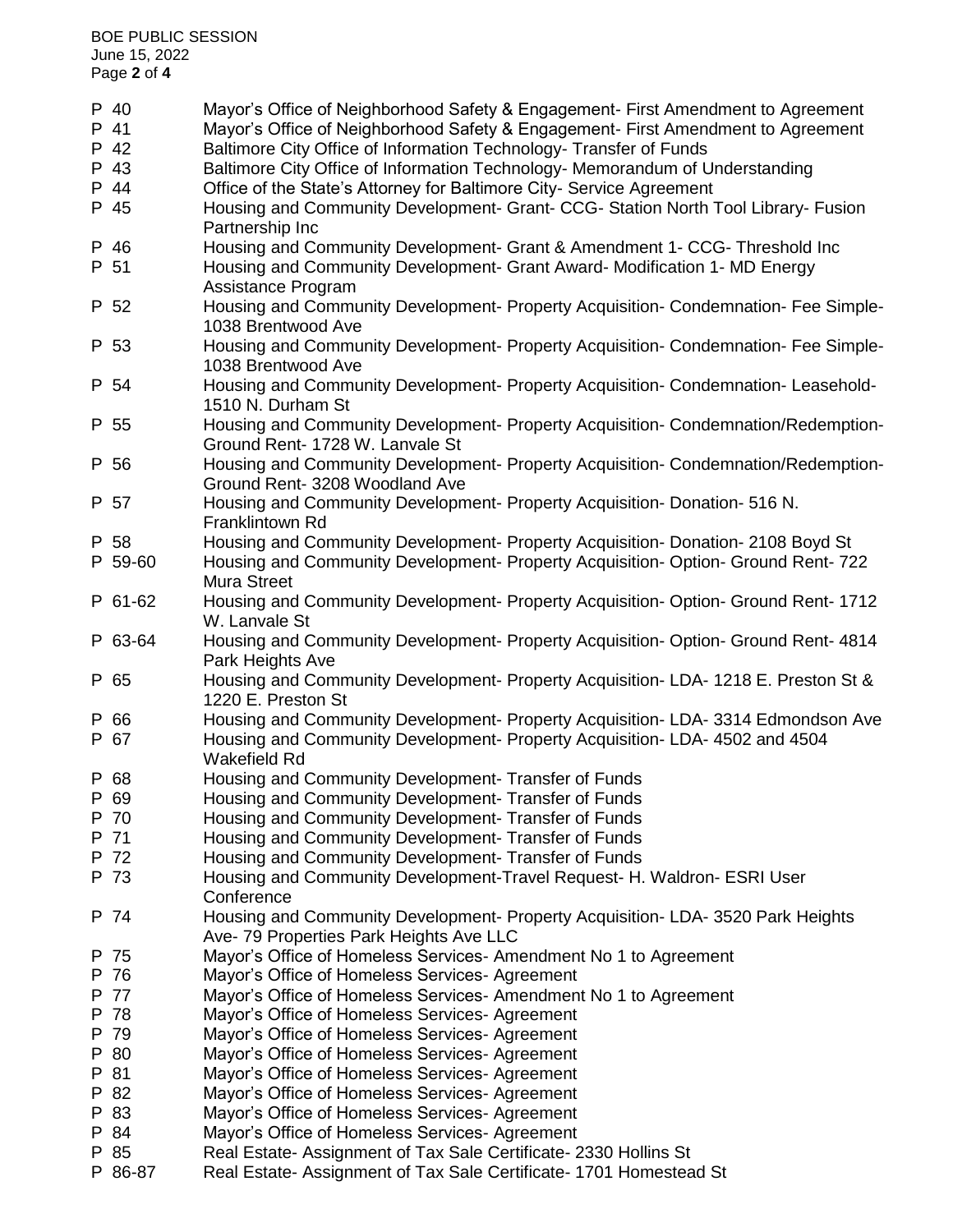BOE PUBLIC SESSION June 15, 2022 Page **3** of **4** P 88-89 Baltimore City Recreation and Parks- Amendment No 1 for On-Call Architectural Design **Services** P 90-91 Baltimore City Recreation and Parks- Amendment No 1 for On-Call Architectural Design Services P 92 Baltimore City Recreation and Parks- Task Assignment P 93 Baltimore City Recreation and Parks- Extra Work Order No 18 P 94 Baltimore City Recreation and Parks- Extra Work Order No 19 P 95 Baltimore City Recreation and Parks- Extra Work Order No 4 P 97 Department of Audits- Travel Request P 98 Baltimore Police Department- Travel Request P 99-100 Baltimore Police Department- Travel Request P 101 Baltimore Police Department- Travel Request P 102 Baltimore City Recreation and Parks- Partial Release of Retainage Agreement P 103-108 RECOMMENDATIONS FOR CONTRACT AWARDS/REJECTIONS P 109 Bureau of Procurement- Open Price Proposals P 110 Office of the Mayor- Grant Agreement and Amendment No 1 P 111-112 Department of Public Works- WC 1406 Extra Work Order P 113 Department of Public Works- Transfer of Funds P 114-116 Department of Public Works- Ratification Amendment No 1 P 117 Department of Public Works- Baltimore County Water Rates Fiscal Year 2023 Water Rate Increase P 118 Department of Public Works- Transfer of Funds P 119-120 Department of Public Works- Amendment No 2 to Agreement P 121 Department of Public Works- Membership Dues P 122-123 Department of Public Works- Amendment No 1 to Agreement P 124 Department of Public Works- Expenditure of Funds P 125 Department of Public Works- Memorandum of Understanding P 126-127 Department of Public Works- Extra Work Order and Time Extension P 128 Department of Public Works- Amendment No 2 to Agreement P 129-159 INFORMAL AWARDS P 160 Health Department- Agreement P 161 Health Department- Agreement P 162 Health Department- Agreement P 163 Health Department- Provider Agreement P 164 Health Department- Agreement P 165 Health Department- Agreement P 166 Health Department- Notice of Award P 167 Health Department- Agreement P 168 Health Department- Agreement P 169 Health Department- Amendment to Agreement P 170 Health Department- Agreement P 171 Health Department- Agreement P 172 Health Department- Agreement P 173 Health Department- Agreement P 174 Health Department- Agreement P 175 Office of the Mayor- Agreement P 180 CLOSING

## **NON-ROUTINE AGENDA ITEMS: (To be acted upon individually)**

- P 47 Housing and Community Development- Grant- CDBG47- Caroline Friess Center Inc
- P 48 Housing and Community Development- Grant- CDBG47- Comprehensive Housing Assistance Inc (CHAI)